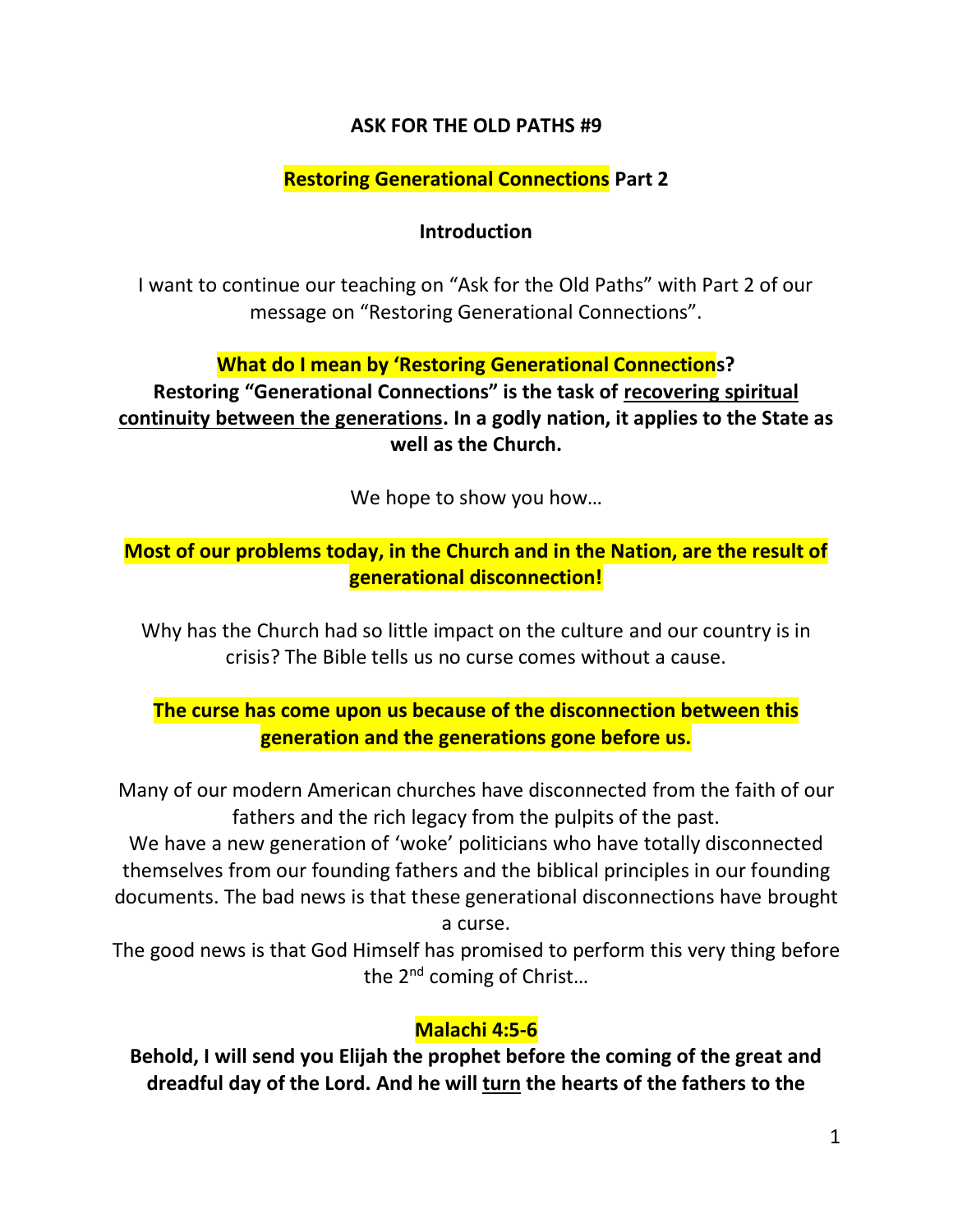**children, and the hearts of the children to their fathers, or else I will come and strike the land with a curse.**

#### **Vine's Expository Dictionary**

**"Turn" To return or go back; to bring back; to move back to the point of departure; to return along a path already traveled.**

#### **Review**

There are 7 things we need to know about Restoring Generational Connections. We covered 4 of the 7 points last week.

### **7 Point Preview**

- **God acts and thinks generationally/covenantally**
	- **Generational disconnection bring God's curse**
- **Generational connection brings God's blessings**
- **Generational connections depend upon remembering our history**

Tonight I want to take our entire time just to cover Point #5…

### **Theme for Tonight**

### **Generational Connections can only succeed where there is honor and will always fail where there is dishonor.**

Dishonor or lack of honoring brings a break in generational connections. So restoring honor is the key to restoring our generational connections.

### **I. Generational Connections Succeed By Honor And Fail Because of Dishonor**

### **A. What is 'Honor'?**

1. We need to begin with a definition of 'honor'.

### **Dictionary of Biblical Imagery**

**Honor is a biblical term for respect, esteem, or high regard. It appears nearly 150 times in the English Bibles.**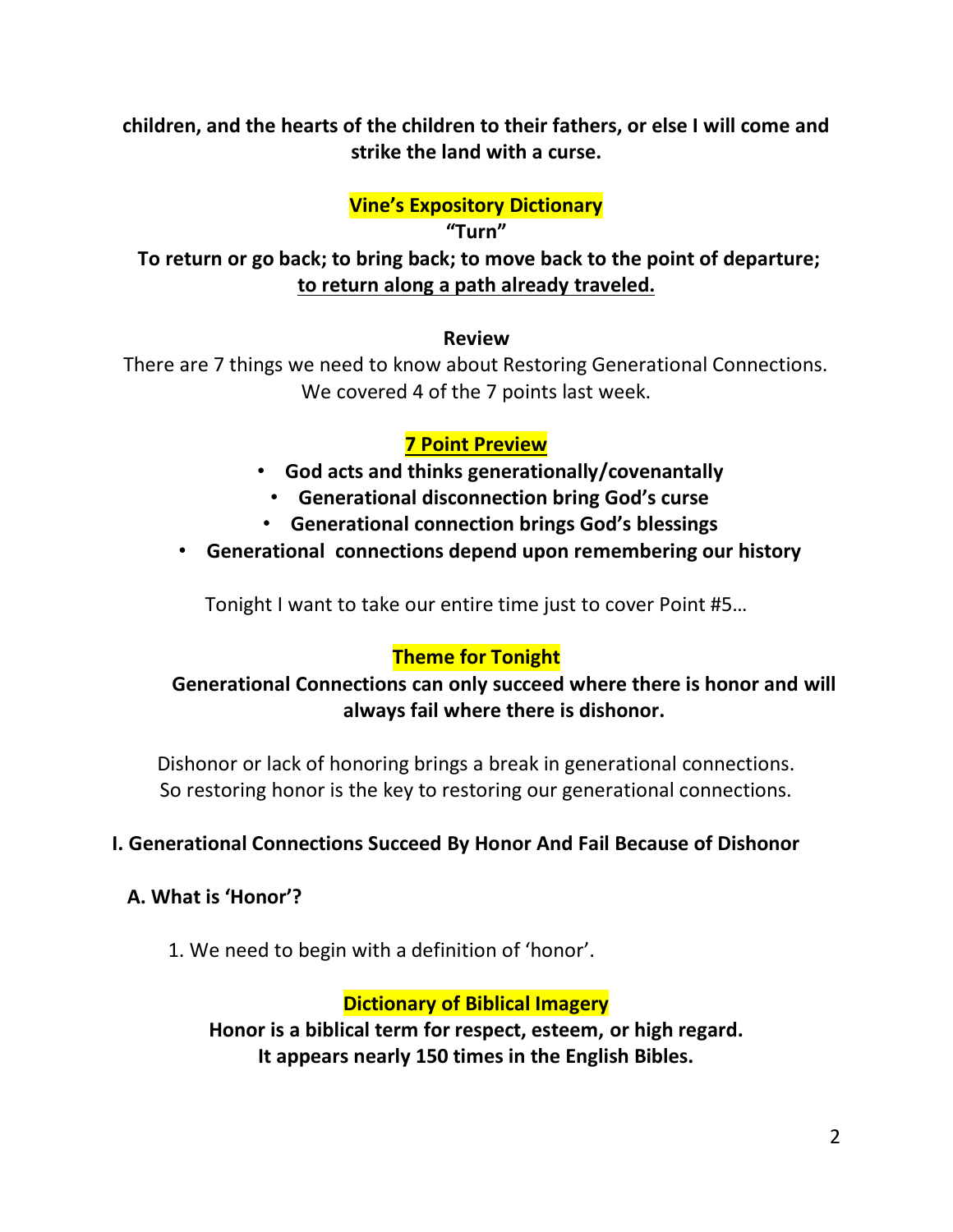a. 150 times??? The fact that pastors never preach on proves why we have a problem in the culture. Much of the Church has no clue about the biblical importance and meaning of honor.

2. The Hebrew root word for honor is…

# **Honor (Kabhod)**

# **To be heavy; to give weight to or give glory to. Easton's Bible Dictionary**

a. Example: My phone rings but I'm in a meeting so I might let it go to voicemail; but when I see it's Elizabeth, I always answer because I honor her call above all others. I feel a heavy responsibility to honor her call.

b. The same is true of voices; I hear many voices but I honor God's voice above all other voices. His voice is 'heavy' and 'weighty' to me.

c. God commands us to honor Him with our money…

# **Proverbs 3:9-10**

## **Honor the Lord with your possessions, and with the firstfruits of all your increase; so your barns will be filled with plenty, and your vats will overflow with new wine.**

(When payday comes, there are many voices making a demand on my money; whose voice is 'heaviest' is determined by whom I honor most)

3. Notice that another English word for 'kabhod' is 'GLORY'. To honor God is to give glory to God. Honor and glory are connected!

a. Everybody wants the glory to fall on the church; but God's glory won't fall on a church that dishonors its fathers and the faith once delivered to the saints.

b. Everybody wants the glory to fall on America; but God's glory won't fall on a nation that dishonors the faith of its founding fathers. c. Honor is underrated today.

**The Biblical Illustrator**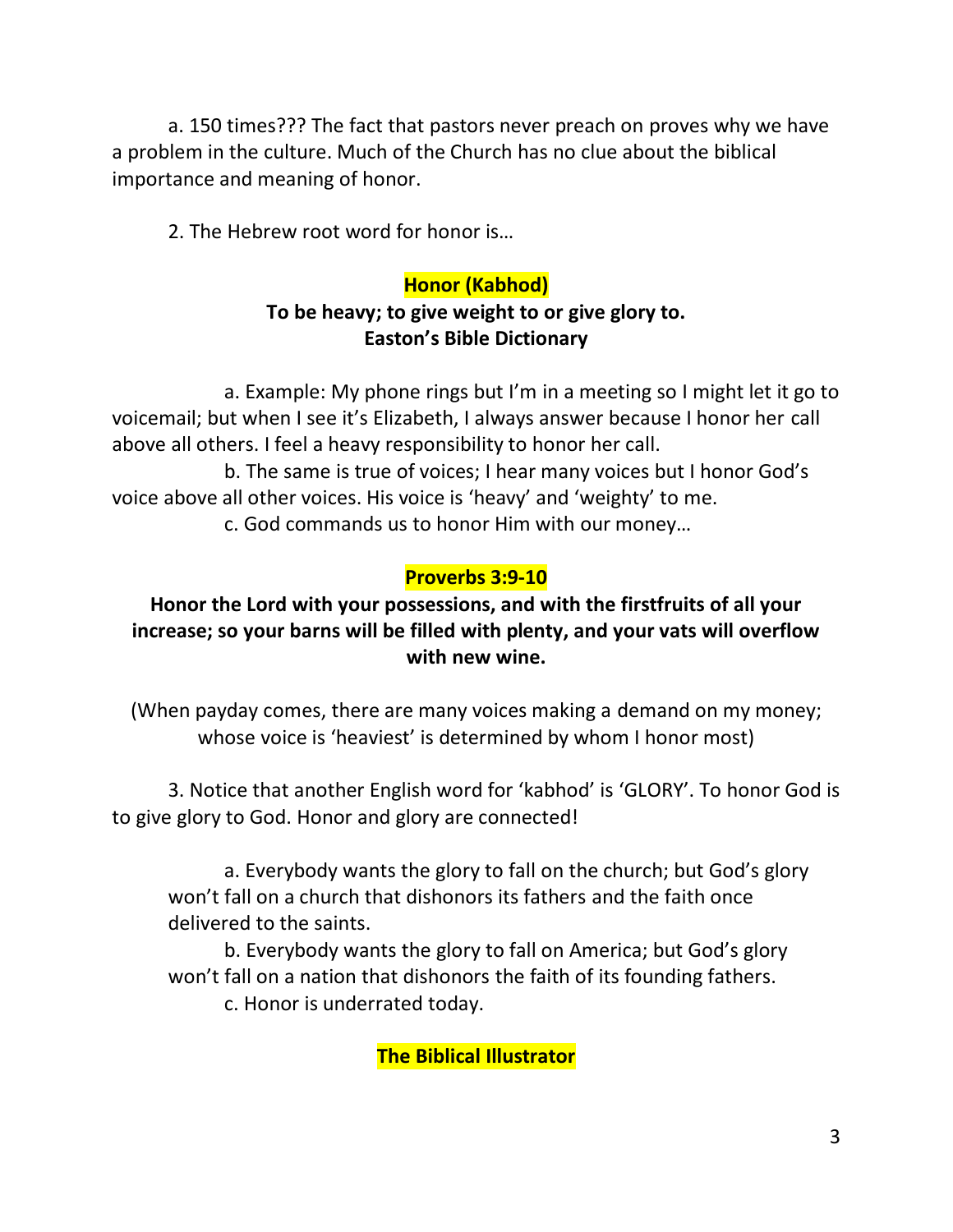**The Hebrew word for 'honor' is a very strong word that means 'to load with honor' and is often used in reference to God. The most practical expression of honor is obedience, but 'kabod' strikes deeper than mere obedience -- it touches the heart and the affections, a reverence inwoven in one's very nature.**

4. Honor is a revelation in our hearts that goes beyond lip service.

## **Isaiah 29:13 NLT**

## **Therefore the Lord said: "These people draw near with their mouths and honor Me with their lips, but their hearts are far from Me…"**

5. We have plenty of people in the church honor God with their lips but have no heart for His Lordship; we have plenty of people in Washington who honor America with their lips but have set their hearts to overthrow her.

6. **Honor is a matter of the heart and it does not come to us naturally. Honor must be taught. Honor must be learned. And it begins in the Christian home.**

 **B. Honoring the Previous Generation Begins In The Home**

1. Let's look at the  $5<sup>th</sup>$  of the 10 commandments...

## **Exodus 20:12**

## **"Honor your father and your mother, that your days may be long upon the land which the Lord your God is giving you.**

2. The late great Bible scholar Arthur Pink points out why this is the  $5<sup>th</sup>$  of the 10 commandments:

### **Arthur W. Pink**

**"The order of the Commandments is most significant. The first 4 (commandments) concern human responsibility toward God; the last 6 (commandments) concern our obligations toward man. The 5th bridges the two, for in a certain sense, parents occupy the place of God to their children."**

**a. God gave Moses the 10 commandments on 2 tablets.**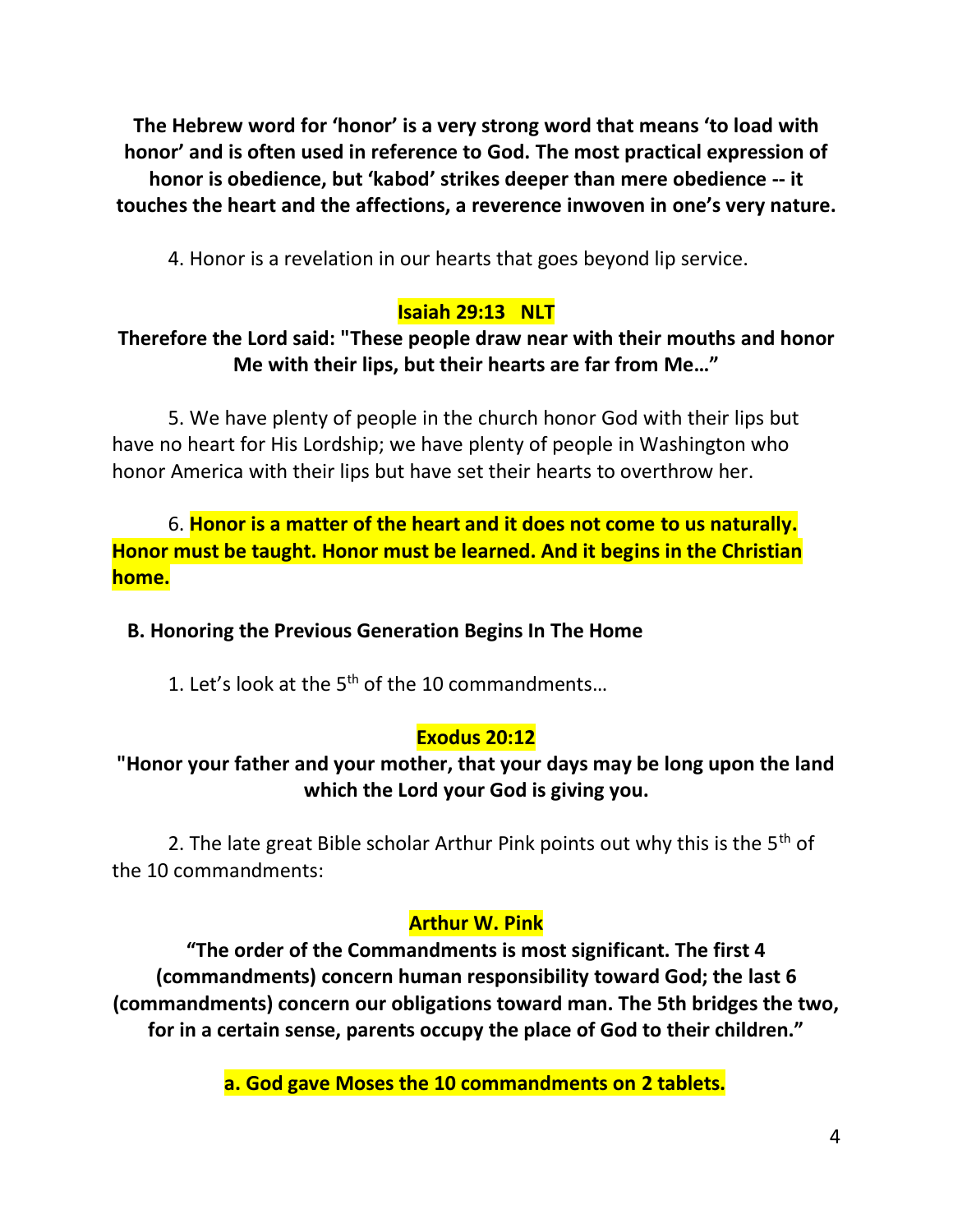- b. The first 4 commandments are our obligations toward God
- c. The last 6 commandments are our obligations toward men
- d. The 1<sup>st</sup> commandment in each of the 2 tables is about HONOR!
- You shall have no other Gods before Me is to honor God above all gods • Honor your father and mother

3. The cornerstone of all the commandments is the  $1<sup>st</sup>$  commandment; break that one, it's all over! But the same thing could be said of the 5<sup>th</sup> commandment; if you don't learn in the home to 'honor your father and mother', you won't learn to honor others!

• You will lie to them; you will still from them; you will covet what they have for yourself; you might even kill them.

4. Most parents, even many *Christian* parents, fail to see themselves as God sees them; as the very representative of God Himself to their children!

### **Arthur Pink**

## **In a certain sense, parents occupy the place of God to their children.**

a. I'm not saying the are God! But they are the  $1<sup>st</sup>$  expression of God children have. Listen to the wise words of our Puritan forefathers…

### **The Biblical Illustrator**

**The relationship in which we stand to our parents is a relationship based upon the fact that** *we owe our existence to them***, that** *we are made in their image***, that for so long a time** *we depend on them for the actual maintenance of life***, and that, as the necessary result of all this,** *we are completely under their authority during childhood***. This relationship is naturally made the highest symbol of our relationship to God Himself.**

## **The Biblical Illustrator**

**The parent is God's means by which God imparts life, the human channel through which Divine life creates. The parent is the shrine of Divine power working creatively. The parent, therefore, as the secondary author of life, is to**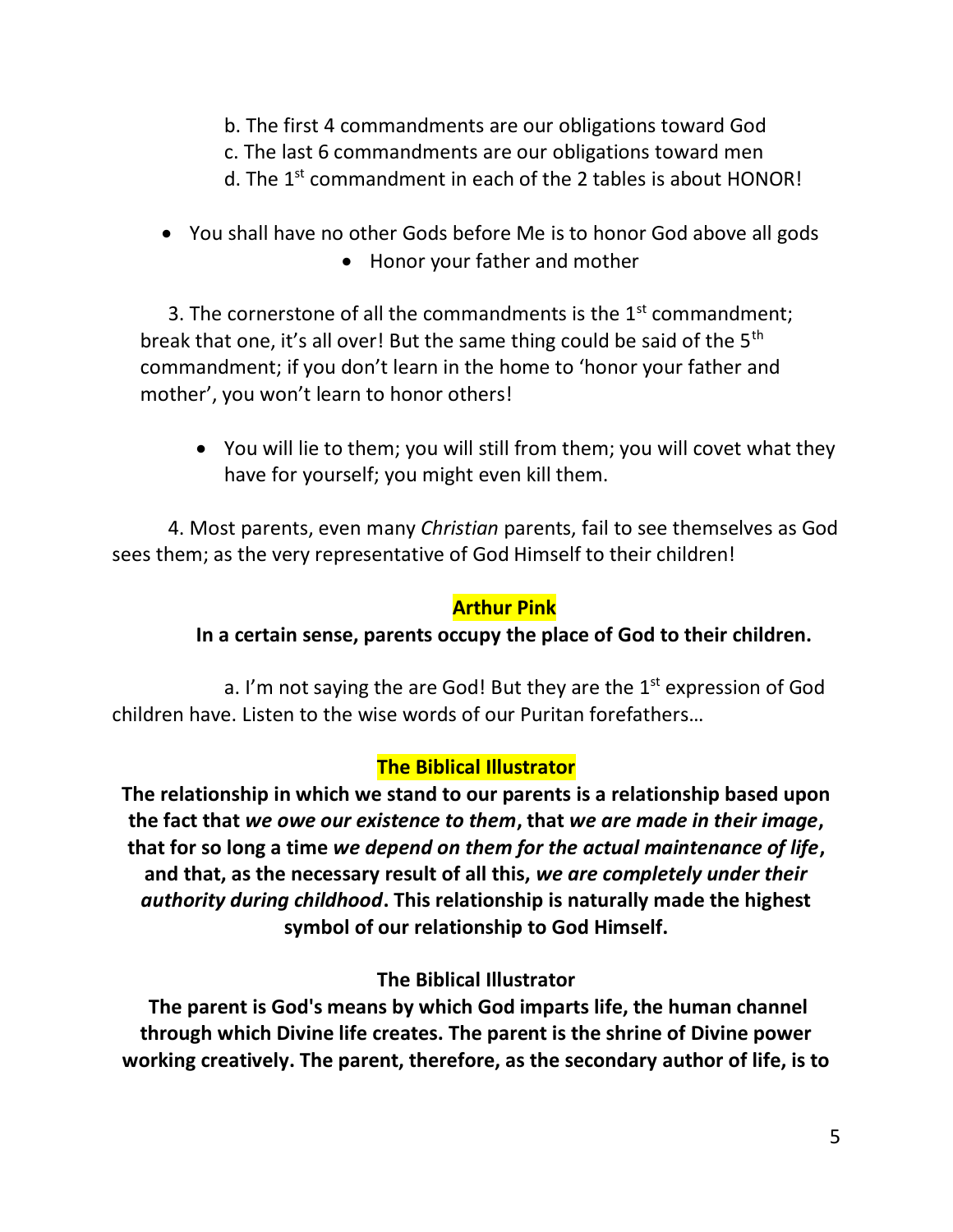## **the child a representative of God. In the mysterious law of life, the link between the child and God is the parent.**

5. When a baby is born, the first face it sees are father and mother's. Long before they can come to know God, they know their father and mother; and before a child can come to honor God, it must learn to honor father and mother!

6. If Christian parents could see themselves this way, much would change.

## **Adam Clarke**

### **For a considerable time parents stand** *as if in the place of God* **to their children, and therefore rebellion against their lawful commands has been considered as rebellion against God.**

7. These may sound like strong words in a permissive culture where parents have increasingly tolerated rebellion and insubordination and allow themselves to be dishonored by their children.

> • The Romans equated honoring parents with honoring the Law. How a child relates to the parents determines how the child will relate to the laws of the land.

a. Whatever we see in our culture is an *extrapolation* of what is being taught in our homes. Rebellion against authority and the dishonoring of parents *begins* in the home. But it does not *stay* in the home.

### **The Biblical Illustrator**

**When the corruption of man's manners moves from personal to universal, so as to diffuse and spread itself over a whole community, it naturally and directly leads to the ruin and subversion of the government wherever it prevails.**

### **The Biblical Illustrator**

**Children are not our own. They are a stewardship given us by God. Children are the future inhabitants of the world. Hence the world will be, to a certain extent, what we make the children.**

8. We're not living in a lawless culture for nothing; the looters have no respect for the law and the police because they never learned to honor and respect their parents.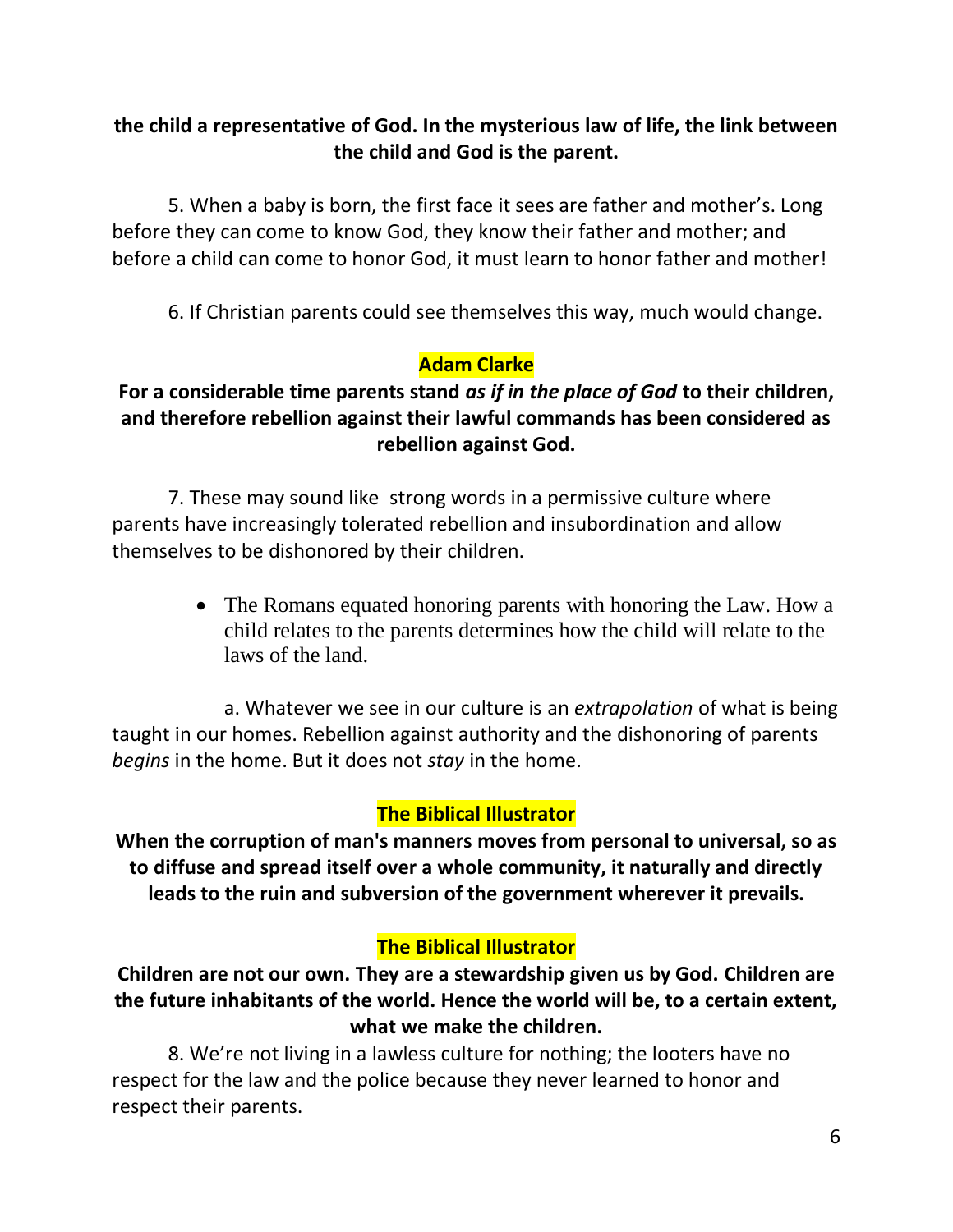### **C. Training In Honor is Our Obligation to the Younger Generation**

#### **Proverbs 22:6**

**Train up a child in the way he should go, and when he is old he will not depart from it.**

1. Notice that parents are commanded to *train* their children.

### **The Biblical Illustrator**

**It is implied in the text that there is no tendency in a child to walk in the right way, and if we leave him to himself he will be sure to walk in the wrong. Almost from the moment of the child's birth parents discover in the infant the elements of pride, revenge, and self-will.**

2. New born babies seems so innocent! But left to grow on their own they soon exhibit behaviors that confirm the Bible's teaching on the nature of the flesh.

#### **The Biblical Illustrator**

**The whole human family has descended from the loins of Adam and is tainted with his impurity. We are all born under the power of sin. The tendency to sin is often exhibited in the child because it is constitutionally a sinner, and the uninterrupted development of its nature will necessarily be a growth in sin.**

3. The 5<sup>th</sup> Commandment implies that a child's greatest sin in to dishonor its parents; through Disobedience, Back talk, Rebellion

4. Left to themselves, dishonoring parents will come naturally to a child; and even the world knows that honor must be taught to a child.

#### **Dr. William R. Klemm, Psychology Today, 9/13/17**

### **No one is born honorable. Children are naturally dishonorable. Honor needs to be taught early in a child's life.**

5. But notice that we are commanded to 'train up' our children, not just teach them. There is a difference between teaching and training.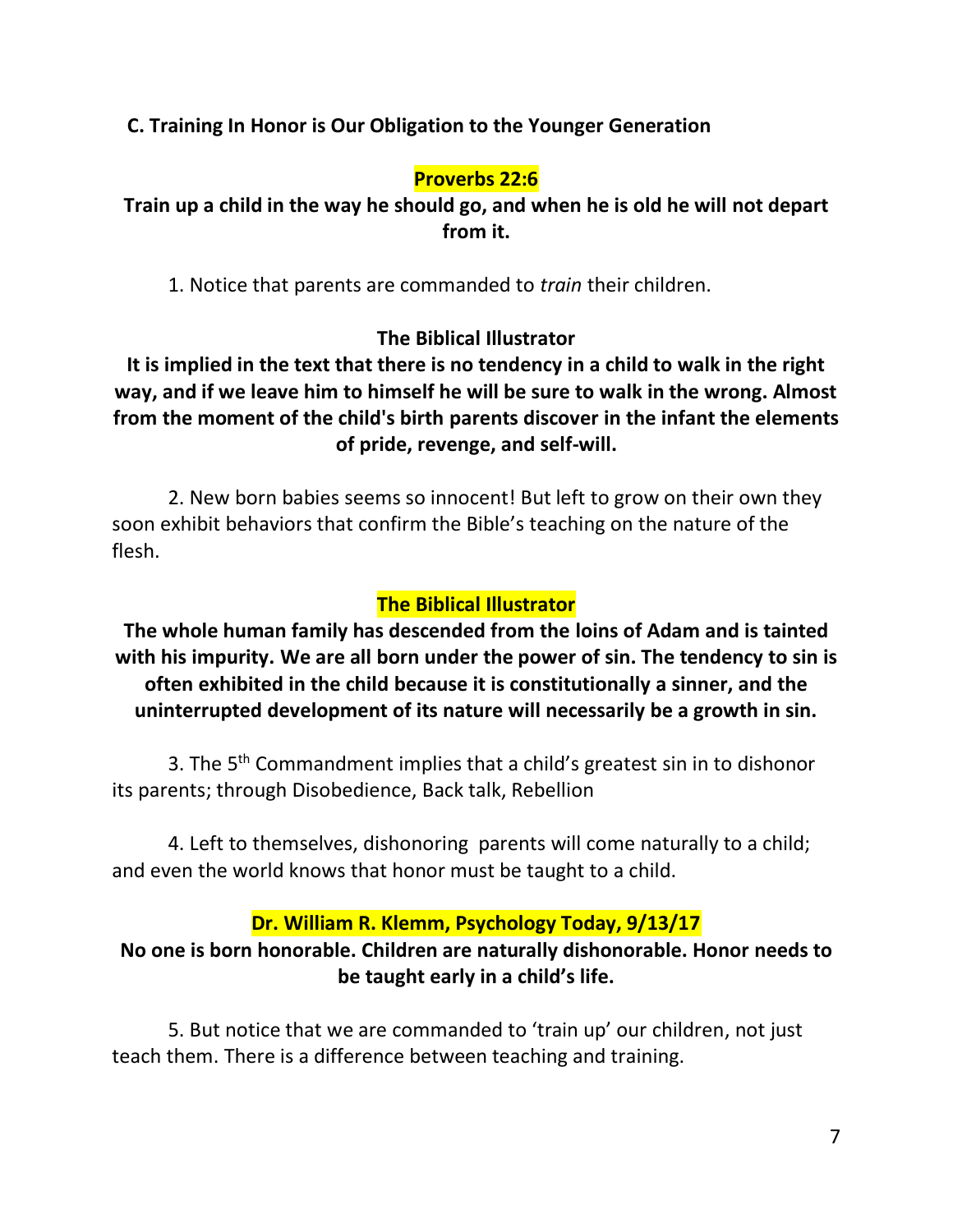a. There can be teaching without training, which means you must put into action the things you are teaching.

b. When you go into the military you go to Basic Training, not Basic teaching; when you try to learn a job you need On The Job *Training*, not on the Job *teaching.* And the oldest training school is still the best—the school at home. c. God has ordered the home as the foundation of everything.

6. Testimony: I have tried to help pastor people through many problems over many years; but the hardest problems are in the home.

# **Dallin H. Oaks**

## **We sense the importance of these relationships when we realize that our greatest experiences of joy or pain in this life come from the members of our own families.**

7. There is no greater joy to a parent than an obedient child who honors and obeys them. But one rebellious teenager can hold a whole family hostage.

8. Many parents seem to feel helpless in some situations; they don't realize that God has given them the power to train their children.

# **The Biblical Illustrator**

**I would say not to little children, "Be obedient to your parents," but rather to parents, "Make your children obedient." It is all in your power. If you indulge your little ones in little irreverence's and little disobediences because it looks 'so wise' to your foolish friends, then you will have your little disobedient children grow to be big disobedient children, and they will bring down your grey hairs with sorrow to the grave.**

9. I would insert a personal opinion here; many American parents overindulge their children with privileges they have not earned through consistently honoring and obeying their parents. Today…

- Children in grade school demand smart phones because everyone has one
- Children demand driver's licenses as soon as they're legally old enough

**The Biblical Illustrator**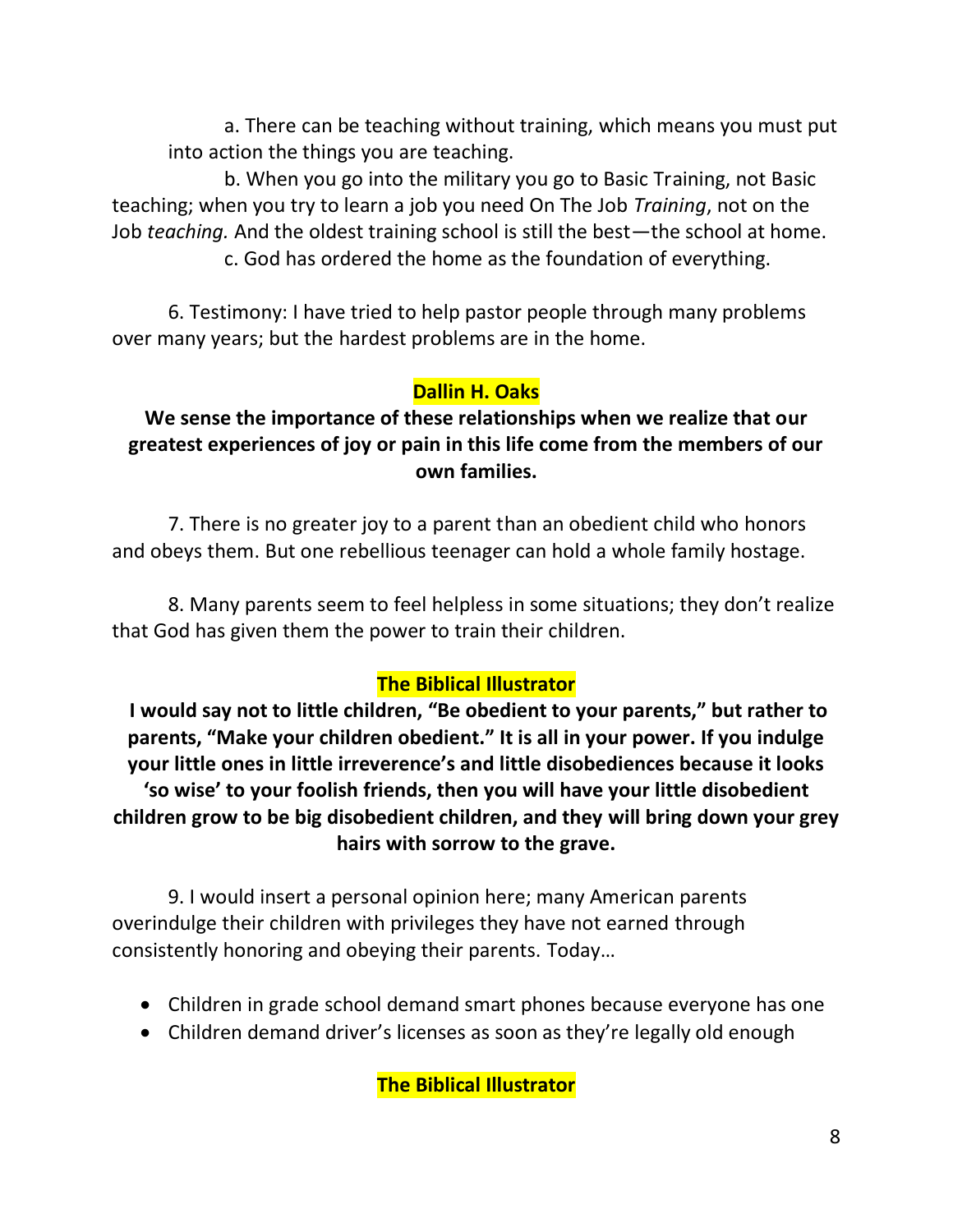**Beware, how in your anxiety to have your boy a man before the time, you consent to his consequential swagger at sixteen, and furnish him with a nightkey as a help to independence. But you may be destroying the bonds of dutiful humility and respectful submission with which God bound him to you to preserve.** 

10. Overindulging children before they have consistently demonstrated obedience and honor for their parents produces what I call an "unappreciative" generation.

### **Unappreciatiative**

## **To have a lack of appreciation for the quality or value of something. To be thankless. To take for granted. To be unhonoring. Collins English Dictionary**

11. An unappreciative generation fails to value its heritage or the generations gone before.

a. This is what I see when professional football players, who make millions of dollars, refuse to stand for the national anthem of the only nation on earth where they could be who they are. Like…

#### **Olympian Gwen Berry**

### **"The National Anthem doesn't speak for me. It never has."**

b. I thought, "Well, if you're not in the Olympics for love of country, you must be there just for the love of yourself!"

c. These pathetic people tell us they are protesting for justice. But actually they're cursing the country that gave them birth because they see themselves as morally superior.

### **Proverbs 30:11-12**

**There is a generation that curses its father and does not bless its mother. There is a generation that is pure in its own eyes yet is not washed from its filthiness.**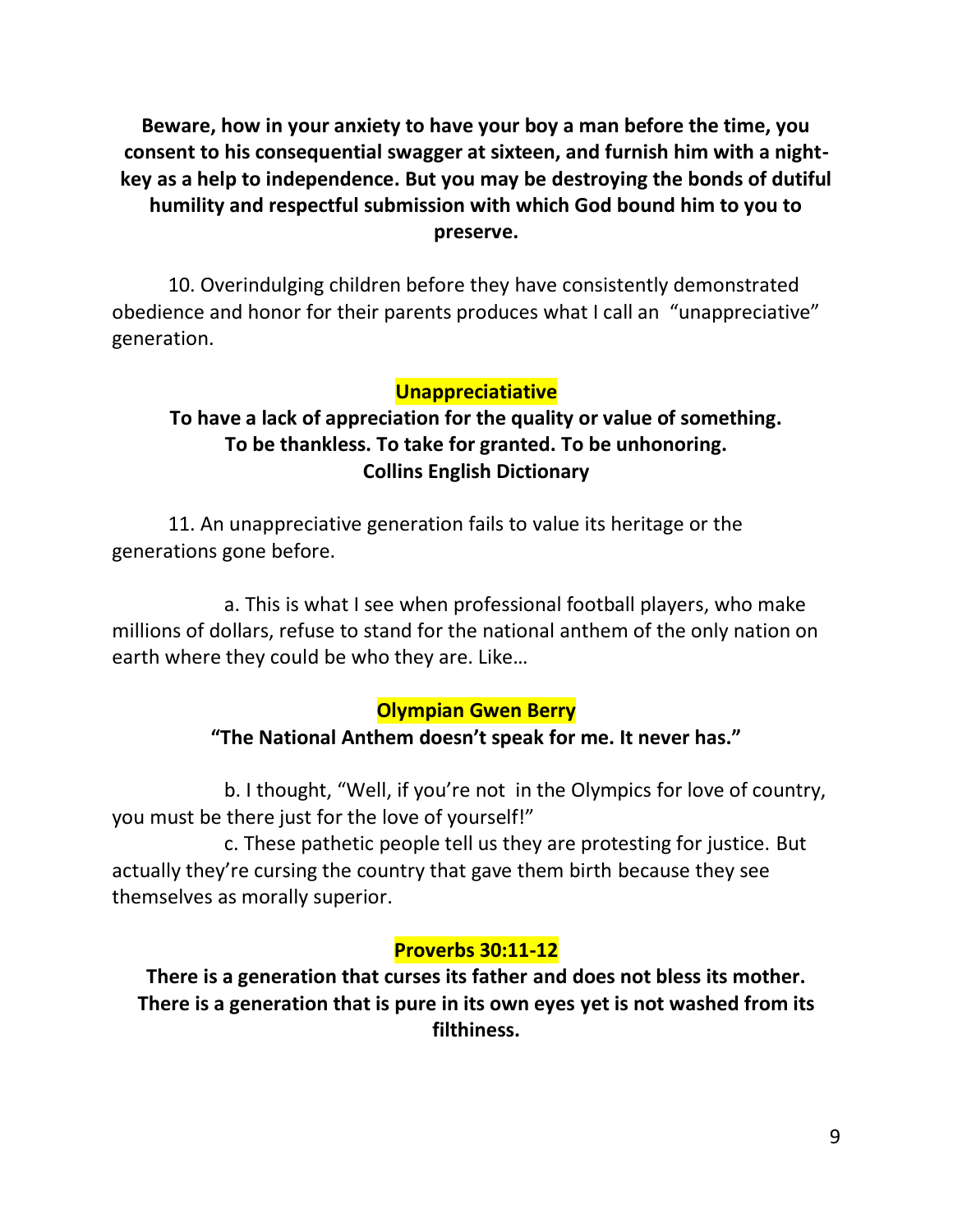12. Let me come at this another way; If you won't train up a child into honor and obedience for the peace and sanity of your own home, for your sake, do it for the child's sake. If we fail to train up a child into honor, they will end up bringing curses upon themselves!

### **Proverbs 30:17**

## **The eye that mocks his father and scorns obedience to his mother, the ravens of the valley shall pluck it out and the young eagles shall eat it.**

a. If this sounds harsh, you need to know that the Lord Jesus Christ Himself confirms the curse on those who dishonor their parents.

### **Matthew 15:4**

## **For God commanded, 'Honor your father and mother, and he who curses father or mother, let him be put to death'.**

13. Dishonoring parents disconnects the generations and brings a curse; on the other side, honor brings a blessing.

### **Exodus 20:12**

## **"Honor your father and your mother. Then you will live a long, full life** *in the land* **which the Lord your God is giving you.**

a. Notice that the promise attached to the Commandment is a promise of prolonged national stability. If reverence for parents is blotted out, life neither at the beginning nor the end is safe. What is the true wealth of a nation? Is it not patriotic men and virtuous women? But family life alone can produce these; the family life which is overshadowed by a sense of God.

### **The Biblical Illustrator**

**Obedience at home is the spirit which expands into the fine feeling for the sanctity of law. Parental honor develops into loyalty to the Queen and reverence for the constitution. The love of home and its dear ones grows big with the love of country and with the self-sacrificing energies of patriotism.**

**The Biblical Illustrator**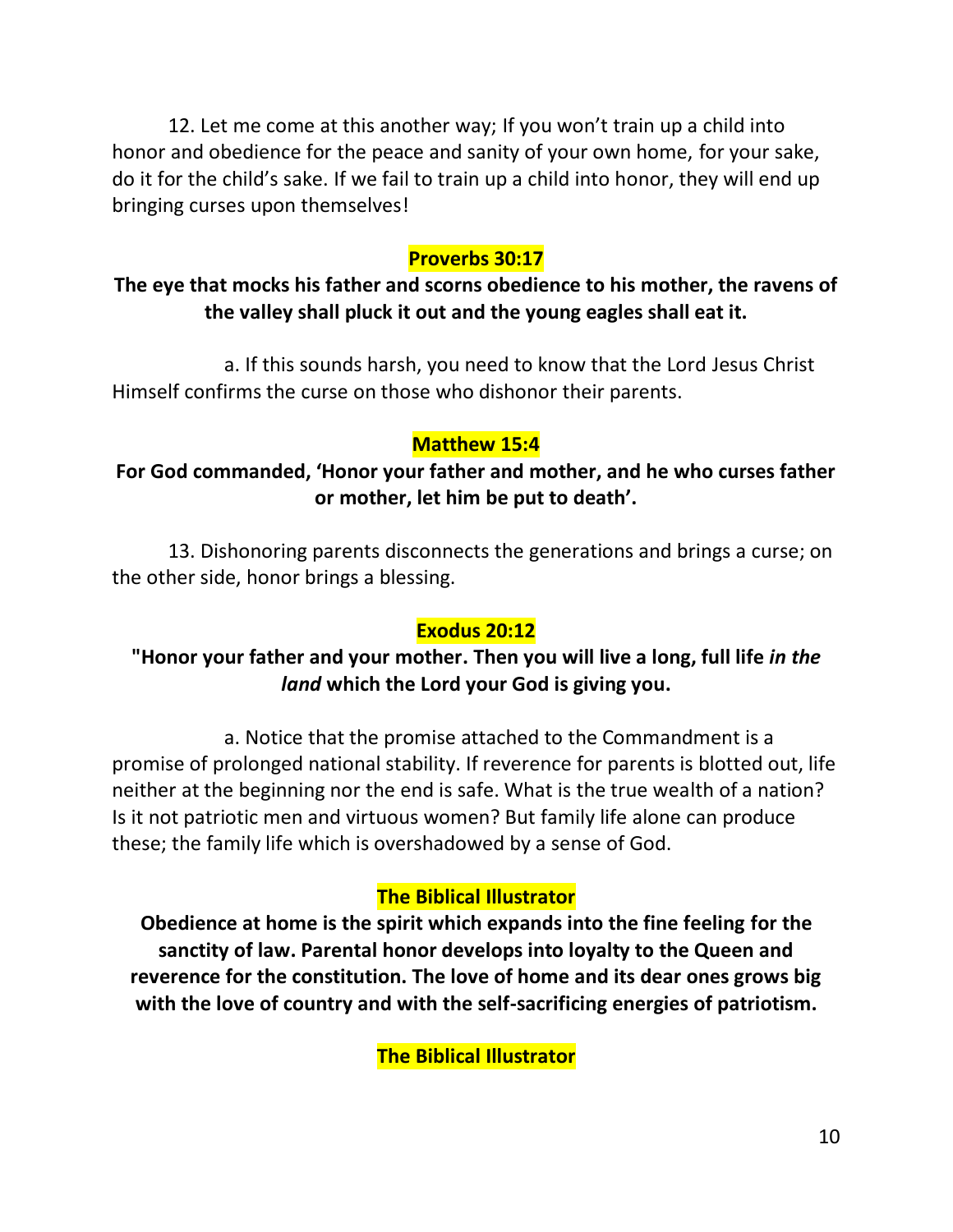**But so it is also that the decline of home life, the loss of parental feeling and respect, is the sure precursor of national decline. Loyalty, reverence, faith -- lose these, and the soul is lost out of the body politic. Its very heart and strength are gone when these are gone. Such are the fruits of the home.**

b. President Donald Trump understood the connection between honor-training in the home and patriotism.

## **President Donald Trump**

## **We believe that children should be taught to love our country and honor our history, and always respect our great American flag.**

14. The task of training the next generation is upon the present generation.

**III. Close**

# **Theme for Tonight**

## **Generational Connections can only succeed where there is honor and will always fail where there is dishonor.**

## **A. God Will Send An Elijah Ministry To Restore Generational Connections**

1. God is calling us to bring a generation back to the old paths!

### **Isaiah 58:12 NASB**

**And those from among you will rebuild the ancient ruins; you will raise up the age-old foundations; and you will be called the repairer of the breach, the restorer of the streets in which to dwell.** 

2. The gauntlet is on the ground-God is looking for those who will pick it up!

## **Dutch Sheets**

**Let it be said of our generation that when our nation teetered on the edge of destruction, having lost the ancient path of truth, that we answered the Divine call to war for its restoration.**

**Closing Prayer/Title**